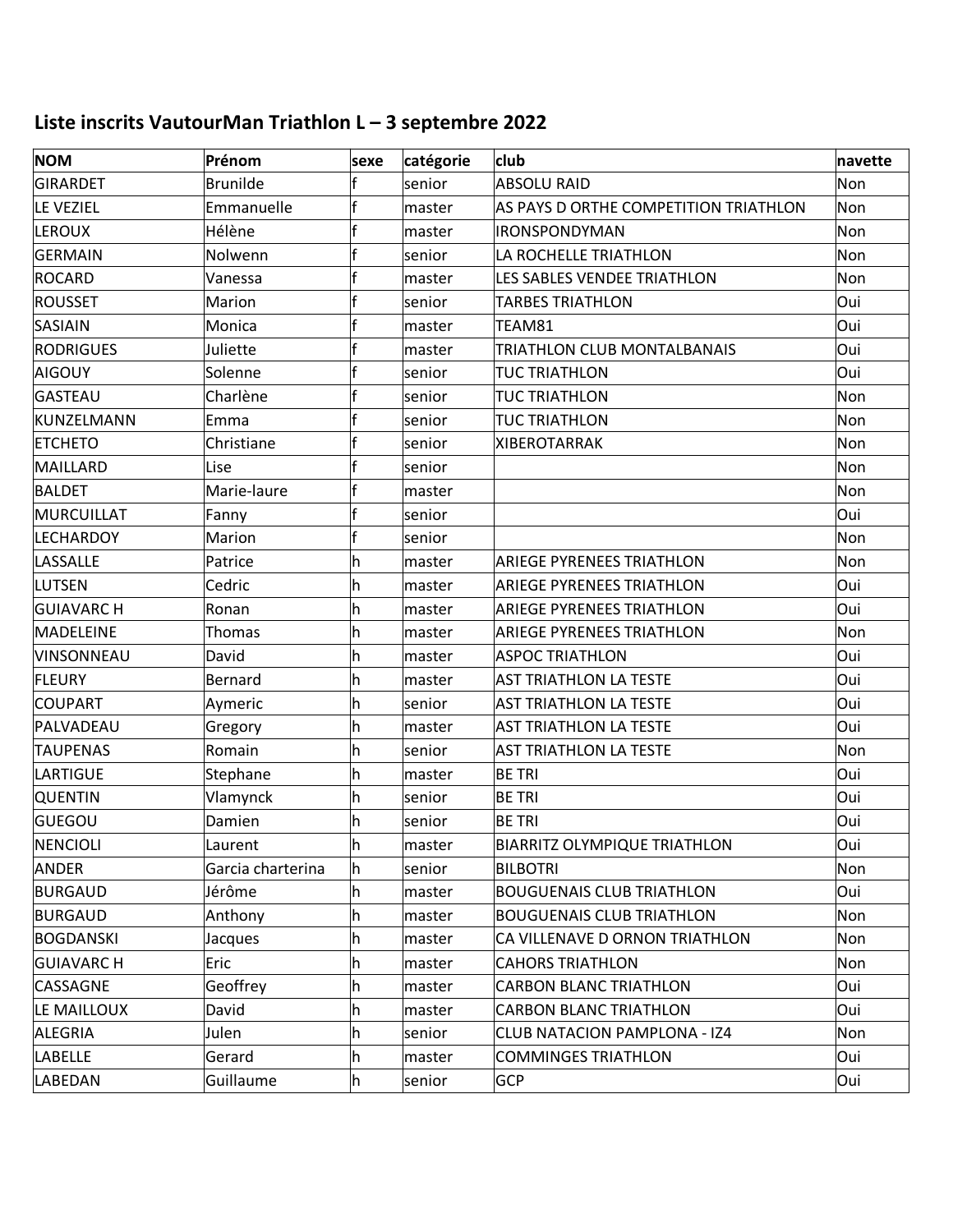| LE BRETON        | Yann             | h   | master | <b>GUTAI TRI SPORTS</b>                | Oui |
|------------------|------------------|-----|--------|----------------------------------------|-----|
| LACOMMERE        | Fabrice          | h   | master | <b>HOSSEGOR TRI AVENTURE</b>           | Non |
| <b>WEBER</b>     | Jean             | h   | master | <b>HOSSEGOR TRI AVENTURE</b>           | Non |
| ZABOROWSKI       | Francois         | h   | master | LA TRIBU 64                            | Oui |
| <b>GUILLOUX</b>  | Herve            | h   | master | LE CLUB TRIATHLON                      | Non |
| LEFAIX           | Gildas           | h   | master | LE CLUB TRIATHLON                      | Non |
| LE GUENNEC       | Julien           | h   | master | LE CLUB TRIATHLON                      | Non |
| <b>BOUTEILLE</b> | Gerald           | h   | master | LES EPERVIERS - DAHER AEROSPACE TARBES | Non |
| DURNERIN         | Hugo             | lh. | senior | LES GIRONDINS DE BORDEAUX TRIATHLON    | Oui |
| CARON            | Aimé             | lh. | master | LES MILLE PATTES TRIATHLON             | Oui |
| ROCARD           | Mathis           | h   | senior | LES SABLES VENDEE TRIATHLON            | Non |
| ROCARD           | David            | lh. | master | LES SABLES VENDEE TRIATHLON            | Oui |
| AVERSENQ         | Mathieu          | h   | senior | <b>LIEBHERR DUATHLON</b>               | Non |
| AYRAL            | Yoan             | lh. | senior | <b>NASATRI</b>                         | Oui |
| ENAUT            | Salegi aranberri | h   | senior | <b>NIKTRI</b>                          | Non |
| RICHARD          | Fabien           | h   | master | <b>NORD VENDEE TRIATHLON</b>           | Oui |
| SOLAUN           | Iñaki            | h   | senior | <b>OINKARIAK TRIATLOIA</b>             | Non |
| RICHARD          | Francois         | h   | master | PAMPELUNETEAMTRAIL                     | Non |
| LAMARE           | <b>Benoit</b>    | h   | master | PESSAC AVENTURE TRIATHLON              | Oui |
| PARENTIN         | Pascal           | h   | master | PESSAC AVENTURE TRIATHLON              | Oui |
| SEGURA           | Raphael          | h   | master | PESSAC AVENTURE TRIATHLON              | Non |
| GENERAUD         | Olivier          | h   | master | RMA PARIS TRIATHLON                    | Non |
| VANDERMOUTEN     | Michaël          | h   | master | S A M MERIGNAC TRIATHLON               | Non |
| GRECHI           | David            | h   | master | S A M MERIGNAC TRIATHLON               | Non |
| JOURDAN          | Arnaud           | lh. | master | <b>S A M MERIGNAC TRIATHLON</b>        | Non |
| DUMON            | Pierre olivier   | lh. | senior | S A M MERIGNAC TRIATHLON               | Non |
| VERDIER          | Philippe         | h   | master | <b>SAGC TRIATHLON</b>                  | Non |
| RACHER           | Romain           | h   | master | <b>SAGC TRIATHLON</b>                  | Oui |
| LEMAITRE         | Thomas           | lh. | master | <b>SAINT RAPHAEL TRIATHLON</b>         | Oui |
| DORIDANT         | Maxime           | h   | senior | <b>TARBES TRIATHLON</b>                | Non |
| ABADIE           | Philippe         | h   | senior | <b>TARBES TRIATHLON</b>                | Oui |
| GUIRAUD          | Cedric           | h   | master | TEAM81                                 | Non |
| LUCOT            | Mathieu          | h   | senior | TRI CLUB CLISSONNAIS                   | Non |
| VASSE            | Victor           | h   | senior | TRI CLUB CLISSONNAIS                   | Non |
| <b>DAVY</b>      | Florent          | h.  | master | TRI CLUB CLISSONNAIS                   | Non |
| <b>LECLAIR</b>   | Jean francois    | h   | master | TRI CLUB CLISSONNAIS                   | Non |
| DAVID            | Victor           | lh. | senior | TRI VELOCE SAINT SEBASTIEN             | Non |
| <b>BONNEFOY</b>  | Cédric           | h   | master | TRIATHLON CLUB MONTALBANAIS            | Non |
| MAILLARD         | Philippe         | h.  | master | TRIATHLON FLERS LA FERTE MACE          | Non |
| <b>HOSSIN</b>    | Nathan           | h   | senior | <b>TUC TRIATHLON</b>                   | Non |
| <b>FERRIERES</b> | Rémi             | h   | senior | <b>TUC TRIATHLON</b>                   | Non |
| <b>CHABANON</b>  | Alexis           | h   | senior | <b>TUC TRIATHLON</b>                   | Non |